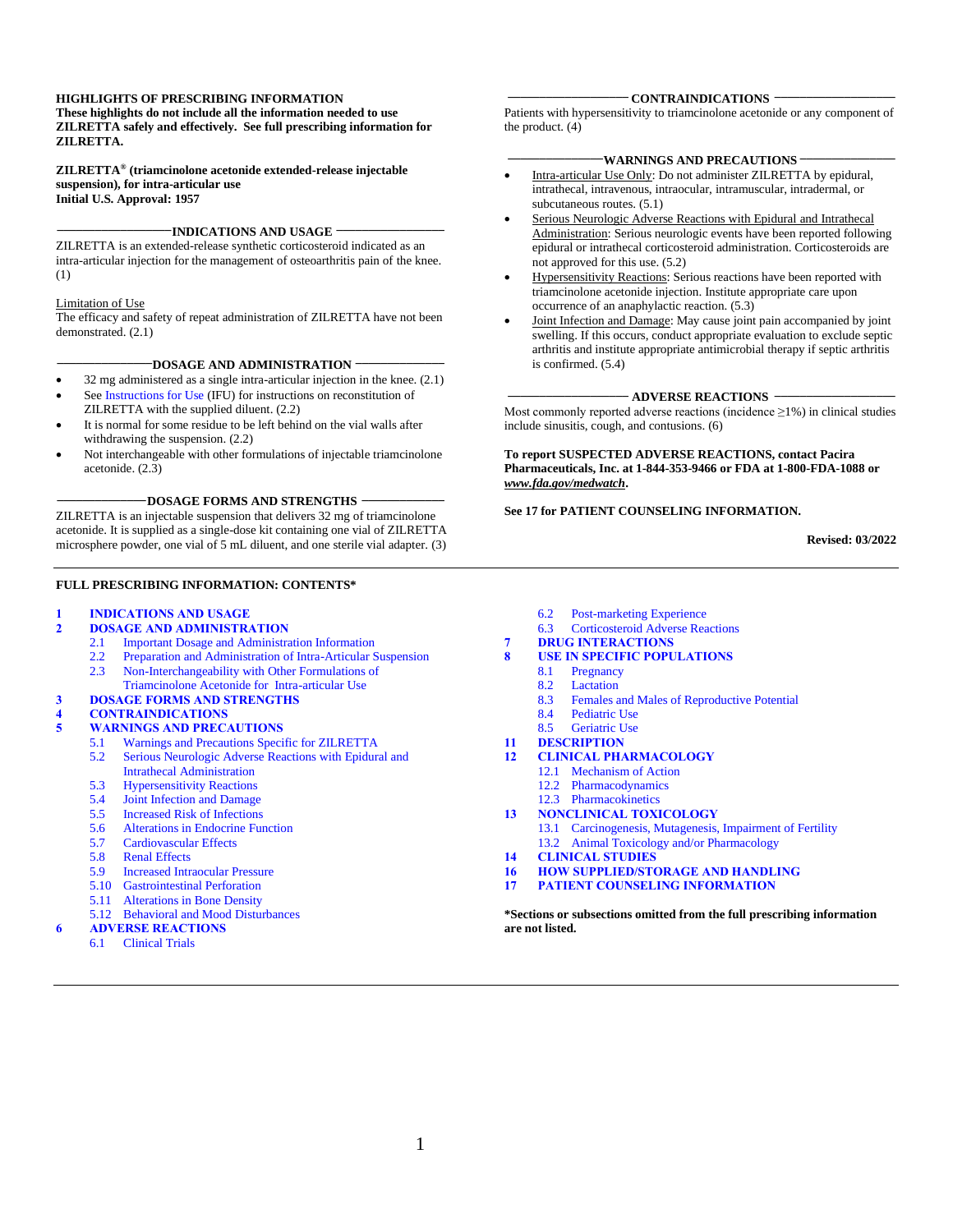# <span id="page-1-0"></span>**FULL PRESCRIBING INFORMATION**

# **1 INDICATIONS AND USAGE**

ZILRETTA (triamcinolone acetonide extended-release injectable suspension) is indicated as an intraarticular injection for the management of osteoarthritis pain of the knee.

# Limitation of Use

The efficacy and safety of repeat administration of ZILRETTA have not been demonstrated. *[see Dosage and Administration (2.1)]*.

# <span id="page-1-1"></span>**2 DOSAGE AND ADMINISTRATION**

# <span id="page-1-2"></span>**2.1 Important Dosage and Administration Information**

- ZILRETTA is administered as a single intra-articular extended-release injection of triamcinolone acetonide, to deliver 32 mg (5 mL).
- ZILRETTA is for intra-articular use only and should not be administered by the following routes: epidural, intrathecal, intravenous, intraocular, intramuscular, intradermal, subcutaneous.
- ZILRETTA is not suitable for use in small joints, such as the hand.
- The efficacy and safety of repeat administration of ZILRETTA have not been demonstrated *[see Adverse Reactions (6) and Nonclinical Toxicology (13.2)]*.
- The efficacy and safety of ZILRETTA for management of osteoarthritis pain of shoulder and hip have not been evaluated.

# <span id="page-1-3"></span>**2.2 Preparation and Administration of Intra-Articular Suspension**

*Refer to the Instructions for Use for directions on the preparation and administration of ZILRETTA.*

ZILRETTA is supplied as a single-dose kit containing a vial of ZILRETTA microsphere powder, a vial of sterile diluent, and a sterile vial adapter.

ZILRETTA must be prepared using the diluent supplied in the kit.

Preparation of ZILRETTA requires close attention to the Instructions for Use to ensure successful administration.

Use proper aseptic technique throughout the dose preparation and administration procedure.

ZILRETTA is a suspension product and it is normal for some residue to be left behind on the vial walls after withdrawing the contents.

Promptly inject ZILRETTA after preparation to avoid settling of the suspension. If needed, the ZILRETTA suspension can be stored in the vial for up to 4 hours at ambient conditions. Gently swirl the vial to resuspend any of the settled microspheres prior to preparing the syringe for injection.

The usual technique for intra-articular injection should be followed. Aspiration of synovial fluid may be performed based on clinical judgment prior to administration of ZILRETTA.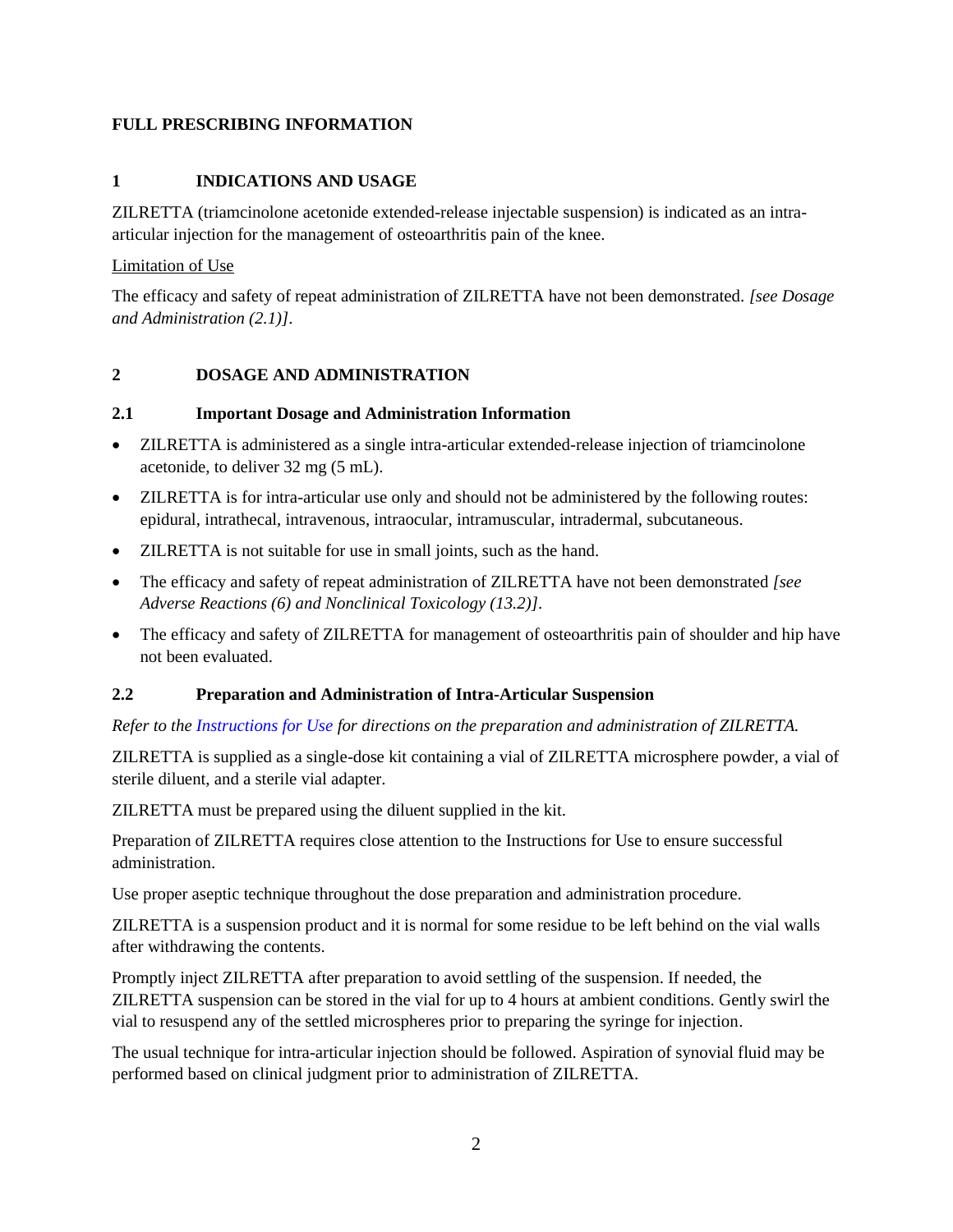# <span id="page-2-0"></span>**2.3 Non-Interchangeability with Other Formulations of Triamcinolone Acetonide for Intra-articular Use**

ZILRETTA is not interchangeable with other formulations of injectable triamcinolone acetonide.

# <span id="page-2-1"></span>**3 DOSAGE FORMS AND STRENGTHS**

ZILRETTA is an injectable suspension that delivers 32 mg of triamcinolone acetonide. ZILRETTA is supplied as a single-dose kit, containing:

- One vial of ZILRETTA white to off-white microsphere powder
- One vial of 5 mL sterile, clear diluent
- One sterile vial adapter

# <span id="page-2-2"></span>**4 CONTRAINDICATIONS**

ZILRETTA is contraindicated in patients who are hypersensitive to triamcinolone acetonide, corticosteroids or any components of the product *[see Warnings and Precautions (5.3) and How Supplied/Storage and Handling (16)]*.

# <span id="page-2-3"></span>**5 WARNINGS AND PRECAUTIONS**

# <span id="page-2-4"></span>**5.1 Warnings and Precautions Specific for ZILRETTA**

ZILRETTA has not been evaluated and should not be administered by the following routes:

- Epidural
- Intrathecal
- Intravenous
- Intraocular
- Intramuscular
- Intradermal
- Subcutaneous

*[see Warnings and Precautions (5.2)].*

# <span id="page-2-5"></span>**5.2 Serious Neurologic Adverse Reactions with Epidural and Intrathecal Administration**

Serious neurologic events, some resulting in death, have been reported with epidural injection of corticosteroids. Specific events reported include, but are not limited to, spinal cord infarction, paraplegia, quadriplegia, cortical blindness, and stroke *[see Adverse Reactions (6)]*. These serious neurologic events have been reported with and without use of fluoroscopy.

Reports of serious medical events have been associated with the intrathecal route of corticosteroid administration *[see Adverse Reactions (6)]*.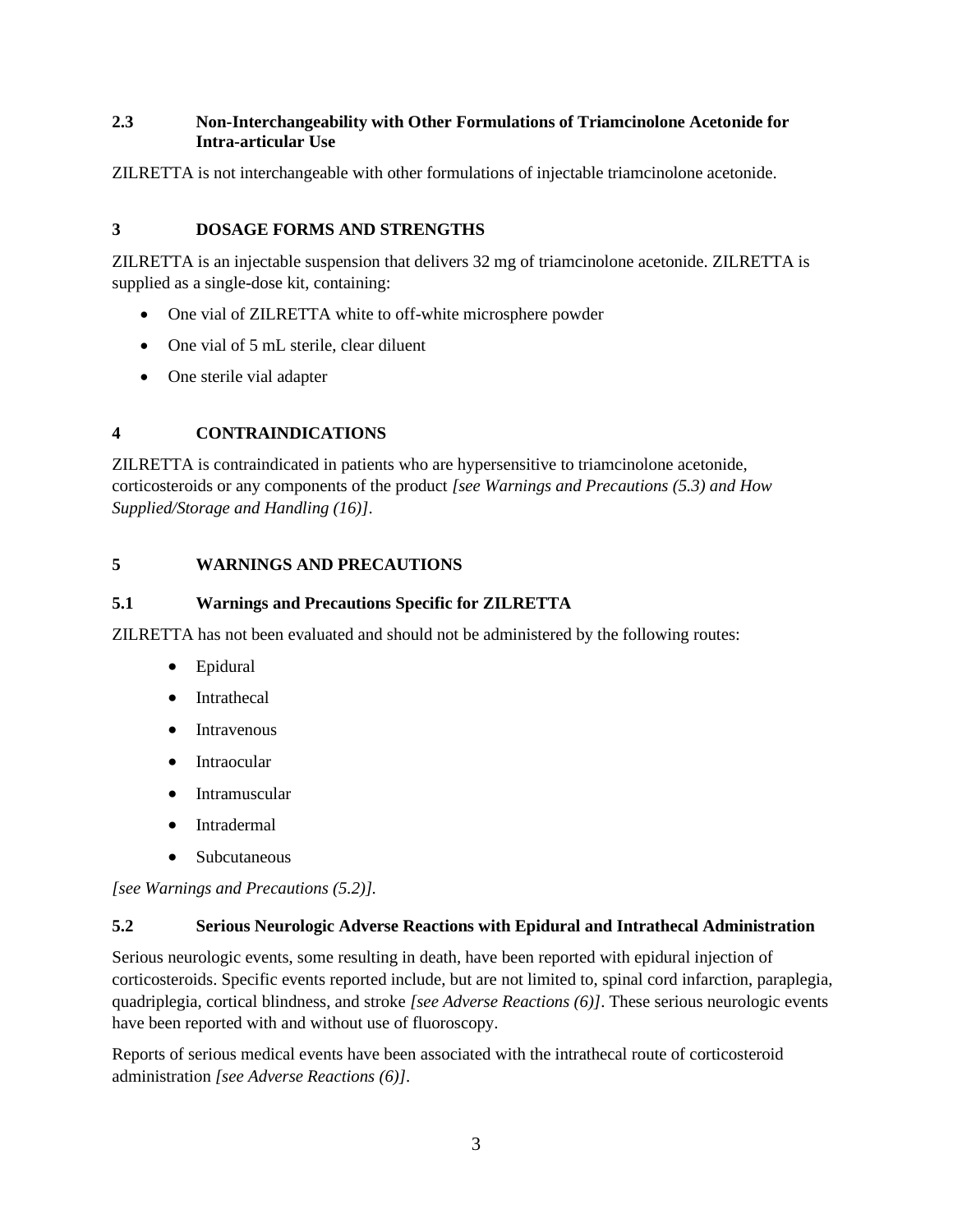The safety and effectiveness of epidural and intrathecal administration of corticosteroids have not been established, and corticosteroids are not approved for this use. In particular, the formulation of ZILRETTA should not be considered safe to use for epidural or intrathecal administration.

# <span id="page-3-0"></span>**5.3 Hypersensitivity Reactions**

Rare instances of anaphylaxis have occurred in patients with hypersensitivity to corticosteroids. Cases of serious anaphylaxis, including death, have been reported in individuals receiving triamcinolone acetonide injection, regardless of the route of administration *[see Adverse Reactions (6)]*. Institute appropriate care upon occurrence of an anaphylactic reaction.

# <span id="page-3-1"></span>**5.4 Joint Infection and Damage**

Intra-articular injection of corticosteroid may be complicated by joint infection. A marked increase in pain accompanied by local swelling, further restriction of joint motion, fever, and malaise are suggestive of septic arthritis. If this complication occurs and a diagnosis of septic arthritis is confirmed, institute appropriate antimicrobial therapy *[see Adverse Reactions (6)]*.

Avoid injection of a corticosteroid into an infected site. Local injection of a corticosteroid into a previously infected joint is not usually recommended. Examine any joint fluid present to exclude a septic process.

Corticosteroid injection into unstable joints is generally not recommended.

Intra-articular injection may result in damage to joint tissues.

# <span id="page-3-2"></span>**5.5 Increased Risk of Infections**

Intra-articularly injected corticosteroids are systemically absorbed. Patients who are on corticosteroids are more susceptible to infections than are healthy individuals. There may be decreased resistance and inability to localize infection when corticosteroids are used. Infection with any pathogen (viral, bacterial, fungal, protozoan, or helminthic) in any location of the body may be associated with the use of corticosteroids alone or in combination with other immunosuppressive agents. These infections may be mild to severe. With increasing doses of corticosteroids, the rate of occurrence of infectious complications increases. Corticosteroids may also mask some signs of current infection.

Advise patients to inform their health care provider if they develop fever or other signs or symptoms of infection. Advise patients who have not been vaccinated to avoid exposure to chicken pox or measles. Instruct patients to contact their health care provider immediately if they are exposed *[see Patient Counseling Information (17)]*.

# <span id="page-3-3"></span>**5.6 Alterations in Endocrine Function**

Corticosteroids can produce reversible hypothalamic-pituitary-adrenal axis suppression, with the potential for adrenal insufficiency after withdrawal of treatment, which may persist for months.

In situations of stress during that period (as in trauma, surgery, or illness), institute corticosteroid replacement therapy.

Metabolic clearance of corticosteroids is decreased in hypothyroid patients and increased in hyperthyroid patients.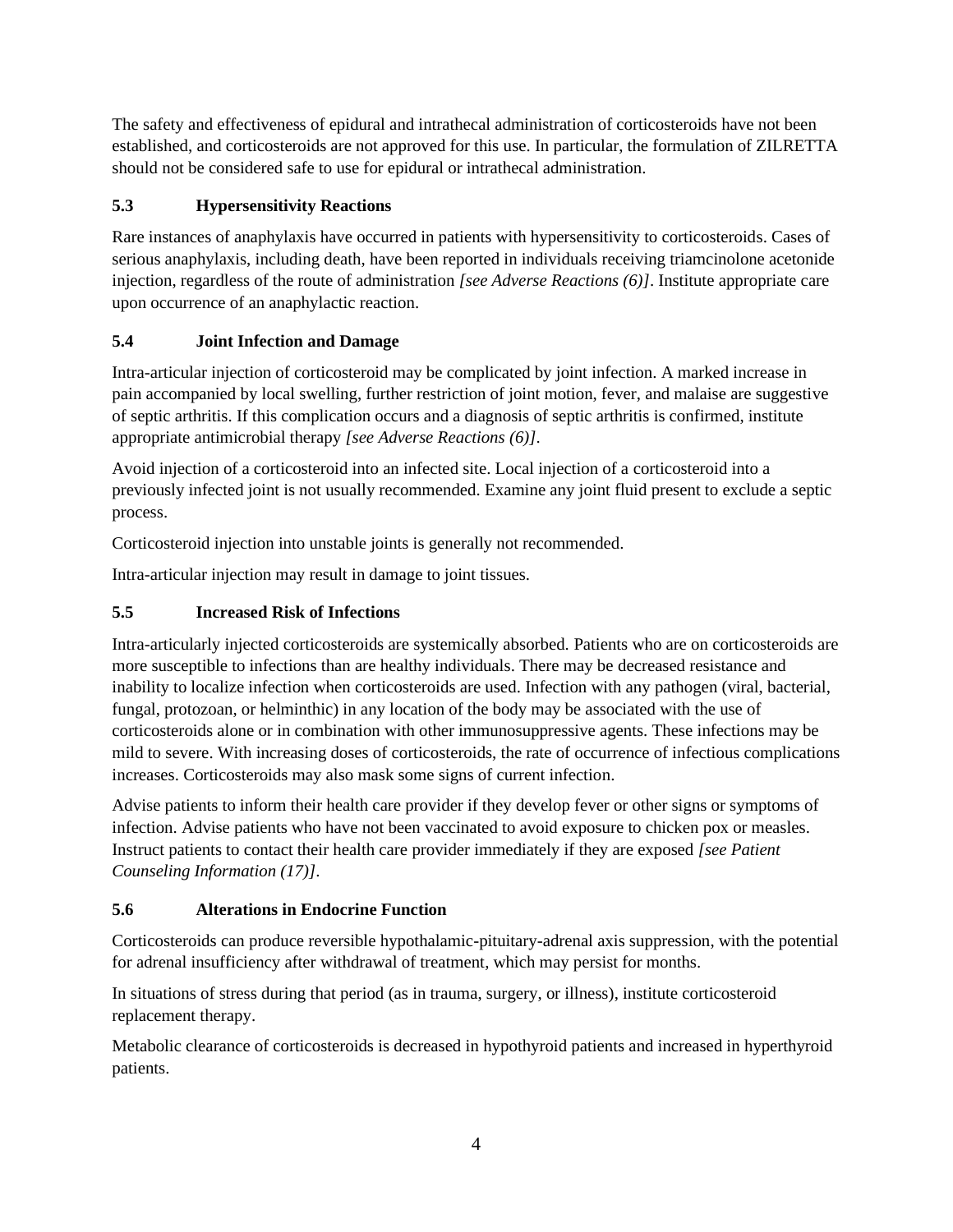# <span id="page-4-0"></span>**5.7 Cardiovascular Effects**

Corticosteroids can cause elevations of blood pressure, salt and water retention, and increased excretion of potassium. These effects are less likely to occur with synthetic derivatives.

Monitor patients with congestive heart failure or hypertension for signs of edema, weight gain, and imbalance in serum electrolytes. Dietary salt restriction and potassium supplementation may be necessary.

# <span id="page-4-1"></span>**5.8 Renal Effects**

Corticosteroids can cause salt and water retention, and increased excretion of potassium. These effects are less likely to occur with synthetic derivatives. All corticosteroids increase calcium excretion.

Monitor patients with renal insufficiency for signs of edema, weight gain, and imbalance in serum electrolytes. Dietary salt restriction and potassium supplementation may be necessary.

# <span id="page-4-2"></span>**5.9 Increased Intraocular Pressure**

Corticosteroid use may be associated with development or exacerbation of increased intraocular pressure.

Monitor patients with elevated intraocular pressure for potential treatment adjustment.

# <span id="page-4-3"></span>**5.10 Gastrointestinal Perforation**

Corticosteroid administration is associated with increased risk of gastrointestinal perforation in patients with certain GI disorders such as active or latent peptic ulcers, diverticulosis, diverticulitis, ulcerative colitis and in patients with fresh intestinal anastomoses.

Avoid corticosteroids in these patients because signs of peritoneal irritation following gastrointestinal perforation may be minimal or absent.

# <span id="page-4-4"></span>**5.11 Alterations in Bone Density**

Corticosteroids decrease bone formation and increase bone resorption through their effect on calcium regulation and inhibition of osteoblast function.

Special consideration should be given to patients with or at increased risk of osteoporosis (e.g., postmenopausal women) before initiating corticosteroid therapy.

# <span id="page-4-5"></span>**5.12 Behavioral and Mood Disturbances**

Corticosteroid use may be associated with new or aggravated adverse psychiatric reactions ranging from euphoria, insomnia, mood swings, and personality changes to severe depression and frank psychotic manifestations.

Special consideration should be given to patients with previous or current emotional instability or psychiatric illness before initiating corticosteroid therapy. Advise patients and/or caregivers to immediately report any new or worsening behavior or mood disturbances to their health care provider.

# <span id="page-4-6"></span>**6 ADVERSE REACTIONS**

The following serious adverse reactions are described elsewhere in the labeling.

• Serious Neurologic Adverse Reactions with Epidural and Intrathecal Administration *[see Warnings and Precautions (5.2)]*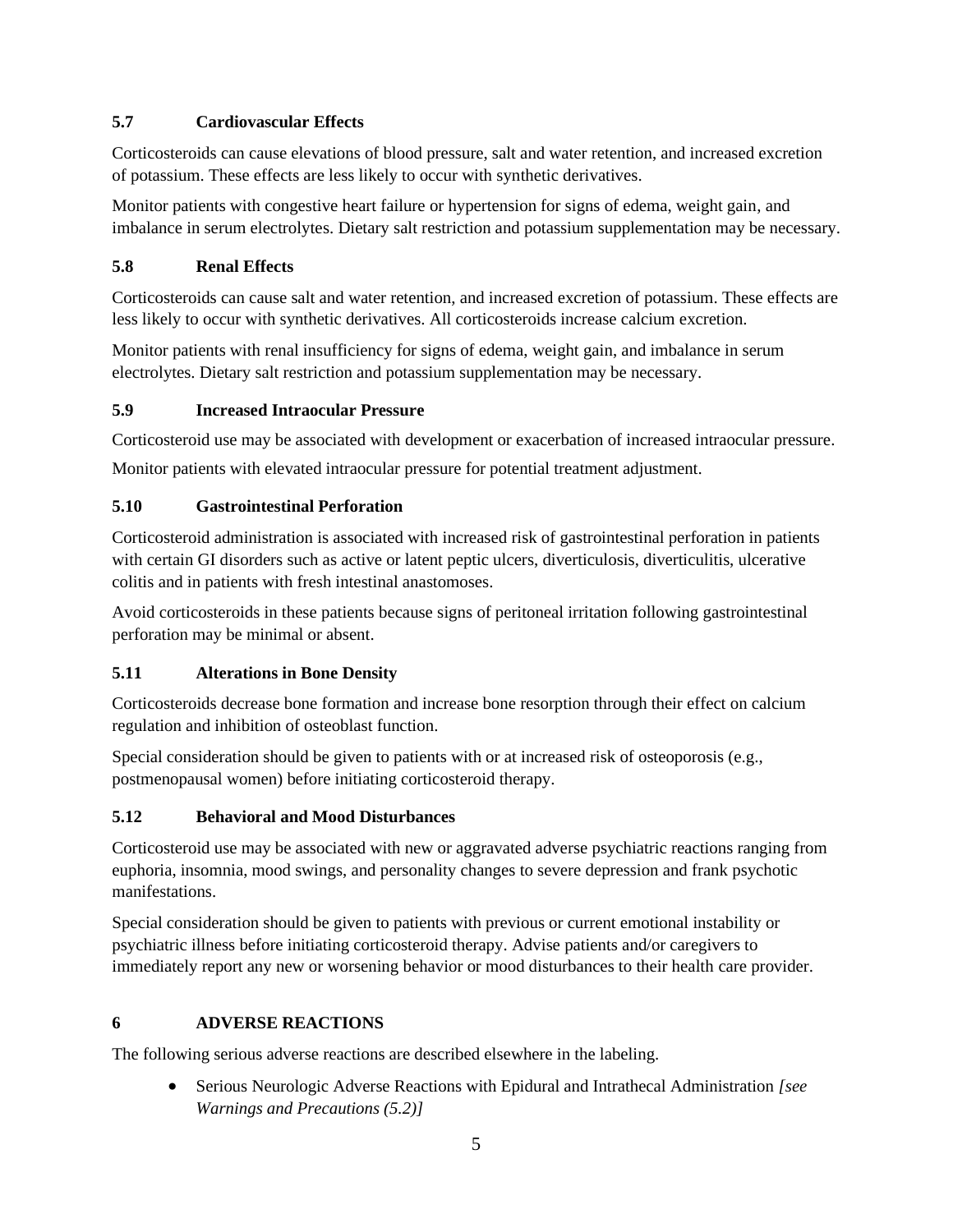- Hypersensitivity Reactions *[see Warnings and Precautions (5.3)]*
- Joint Infection and Damage *[see Warnings and Precautions (5.4)]*
- Increased Risk of Infections *[see Warnings and Precautions (5.5)]*
- Alterations in Endocrine Function *[see Warnings and Precautions (5.6)]*
- Cardiovascular Effects *[see Warnings and Precautions (5.7)]*
- Renal Effects *[see Warnings and Precautions (5.8)]*
- Increased Intraocular Pressure *[see Warnings and Precautions (5.9)]*
- Gastrointestinal Perforation *[see Warnings and Precautions (5.10)]*
- Alternations in Bone Density *[see Warnings and Precautions (5.11)]*
- Behavioral and Mood Disturbances *[see Warnings and Precautions (5.12)]*

# <span id="page-5-0"></span>**6.1 Clinical Trials**

Because clinical studies are conducted under widely varying conditions, adverse reaction rates observed in the clinical trials of a drug cannot be directly compared to rates in the clinical trials of another drug and may not reflect the rates observed in practice.

The data below reflect exposure to a single 32 mg intra-articular injection of ZILRETTA in clinical studies in patients with moderate to severe pain due to osteoarthritis of the knee. Clinical studies included randomized, double-blind, parallel-group, placebo and/or active-controlled, and pharmacokinetic/pharmacodynamic studies with follow-up ranging from 6-24 weeks. A total of 424 patients received ZILRETTA and 262 received placebo. Treatment emergent adverse reactions reported by greater than or equal to 1% of patients in the ZILRETTA arms are summarized below (**Table 1 and 2**).

Overall, the incidence and nature of adverse reactions was similar to that observed with placebo.

| <b>Preferred Term (MedDRA)</b> | <b>ZILRETTA</b> | <b>Placebo</b> |
|--------------------------------|-----------------|----------------|
|                                | $(N=424)$       | $(N=262)$      |
| <b>Sinusitis</b>               | 2%              | 1%             |
| Cough                          | 2%              | 1%             |
| Contusions                     | 2%              | 1%             |

# **Table 1: Most Commonly Reported Treatment-Emergent Adverse Reactions with ZILRETTA (Incidence ≥1%) in Patients with Osteoarthritis of the Knee**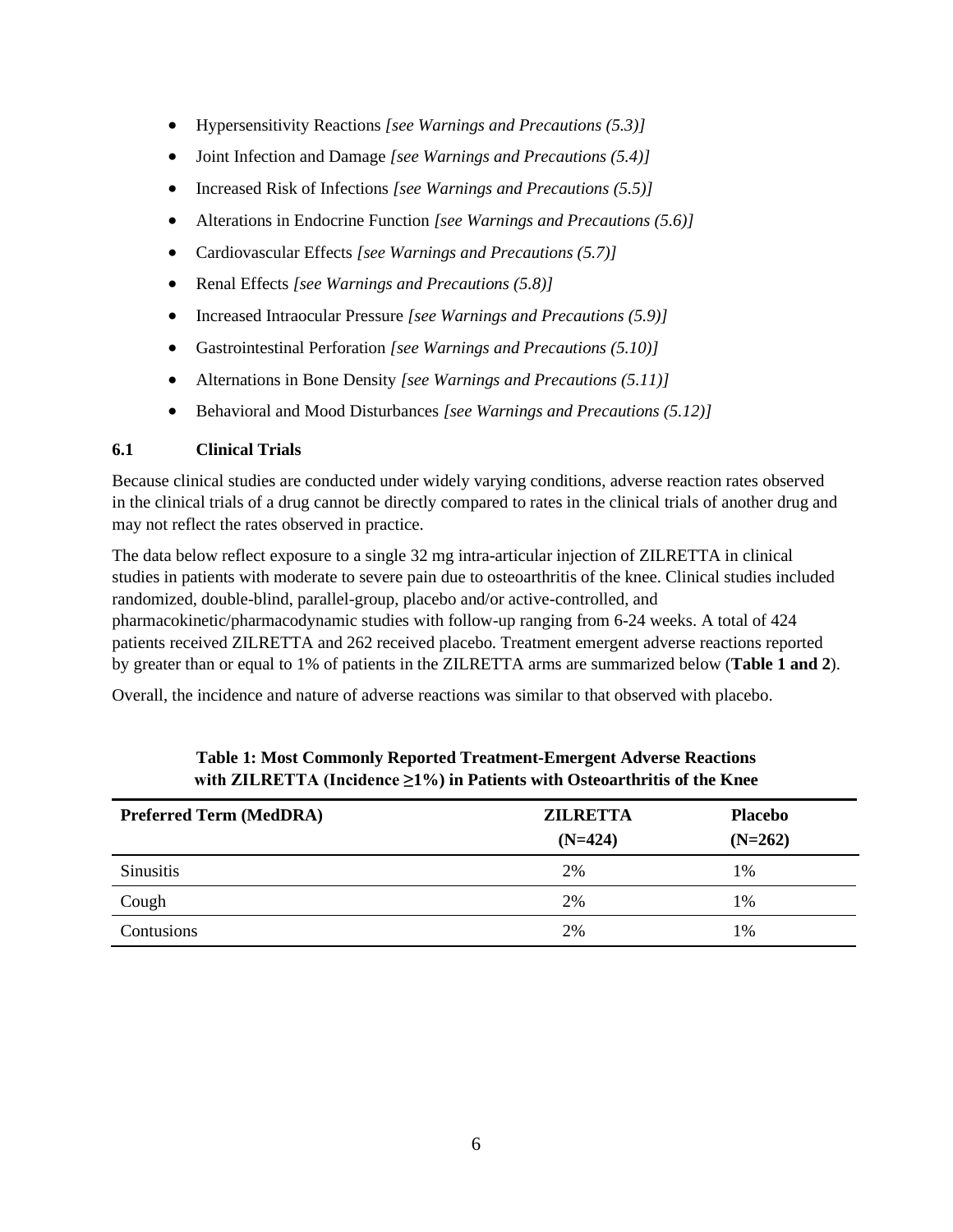| <b>Preferred Term (MedDRA)</b> | <b>ZILRETTA</b><br>$(N=424)$ | <b>Placebo</b><br>$(N=262)$ |
|--------------------------------|------------------------------|-----------------------------|
| Joint Swelling                 | 3%                           | 2%                          |
| Contusions                     | 2%                           | $1\%$                       |

# **Table 2: Most Commonly Reported Treatment-Emergent Injected Knee Adverse Reactions with ZILRETTA (Incidence ≥1%) in Patients with Osteoarthritis of the Knee**

The safety of repeat administration of ZILRETTA was evaluated in a multicenter, open-label, single-arm study in patients with osteoarthritis pain of the knee. A total of 179 patients received a repeat injection on or after Week 12 (median 16.6 weeks) and were followed for 52 weeks from the initial injection. As assessed by adverse event rates for the periods of baseline to second dose and second dose to the comparable period after the second dose, there were higher rates of reported mild to moderate arthralgia after the second dose (16%) than after the first dose (6%). The data from this study are insufficient to fully characterize the safety of repeat administration of ZILRETTA. *[See also Nonclinical Toxicology (13.2)].*

# <span id="page-6-0"></span>**6.2 Post-marketing Experience**

The following adverse reactions, presented alphabetically by body system, have been identified during post-approval use of ZILRETTA. Because these reactions are reported voluntarily from a population of uncertain size, it is not always possible to reliably estimate their frequency or establish a causal relationship to drug exposure.

Endocrine: Increased blood glucose (in diabetic patients).

General and administration site conditions: Pain including injection site pain or discomfort and leg pain.

Immune system: Hypersensitivity reactions including pruritus, rash, angioedema, and anaphylaxis *[see Contraindications (4), Warnings and Precautions (5.3)]*.

Infections and Infestations: Septic arthritis *[see Warning and Precautions (5.4)]*.

Musculoskeletal: Arthralgia, joint swelling or effusion, muscle spasms.

Nervous system: Headache.

Reproductive system: Postmenopausal vaginal bleeding (similar to a menstrual period).

Skin and Subcutaneous Tissue: Pruritus.

# <span id="page-6-1"></span>**6.3 Corticosteroid Adverse Reactions**

The following adverse reactions, presented alphabetically by body system, are from voluntary reports or clinical studies of corticosteroids. Because some of these reactions are reported voluntarily from a population of uncertain size, it is not always possible to reliably estimate their frequency or establish a causal relationship to drug exposure.

Anaphylactic reactions: Anaphylaxis including death, angioedema *[see Warnings and Precautions (5.3)]*.

Cardiovascular: Bradycardia, cardiac arrest, cardiac arrhythmias, cardiac enlargement, circulatory collapse, congestive heart failure, hypertension *[see Warnings and Precautions (5.7)]*, fat embolism,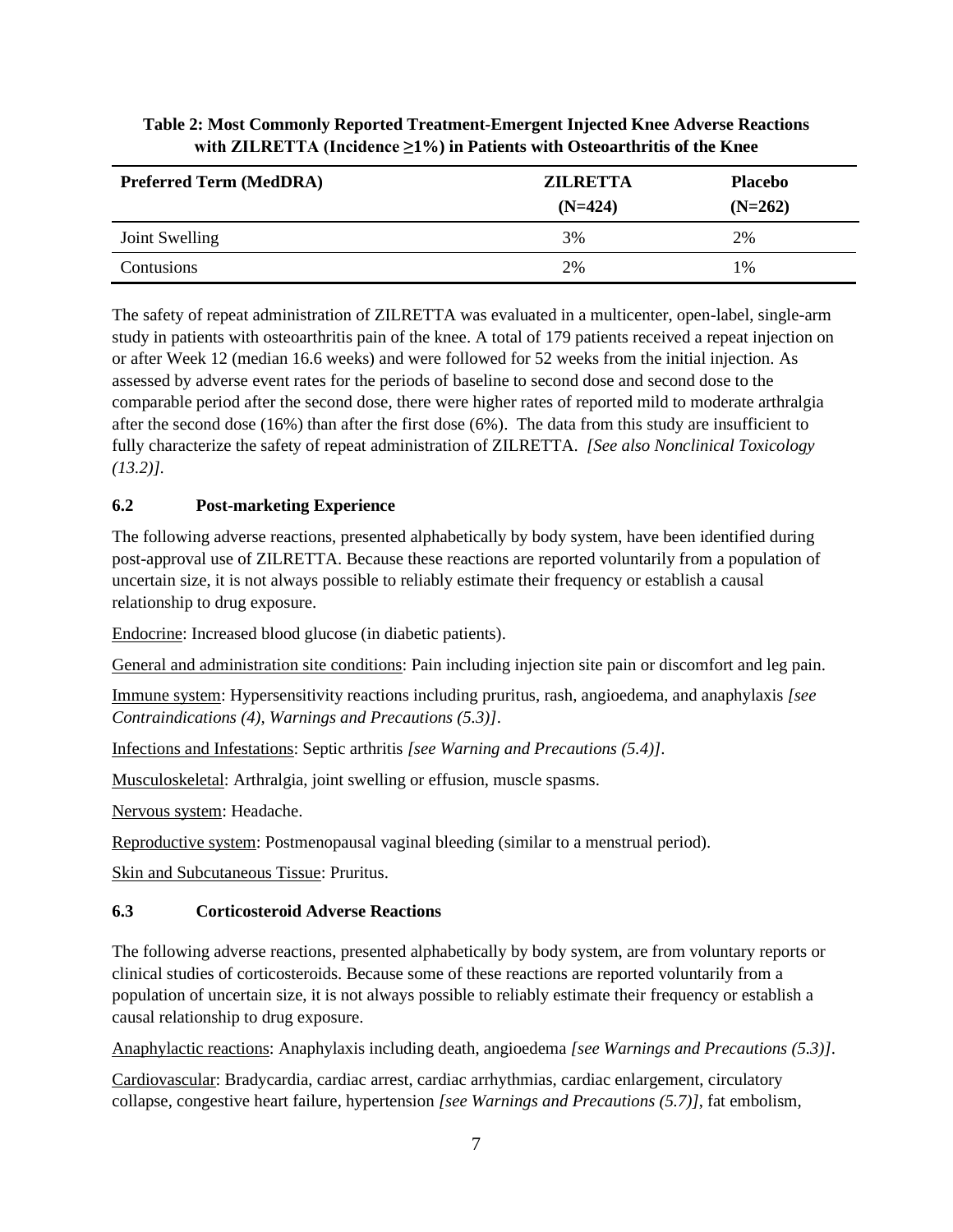hypertrophic cardiomyopathy in premature infants, myocardial rupture following recent myocardial infarction, pulmonary edema, syncope, tachycardia, thromboembolism, thrombophlebitis, vasculitis.

Dermatologic: Acne, allergic dermatitis, cutaneous and subcutaneous atrophy, dry scaly skin, ecchymoses and petechiae, edema, erythema, hyperpigmentation, hypopigmentation, impaired wound healing, increased sweating, lupus erythematosus-like lesions, purpura, rash, sterile abscess, striae, suppressed reactions to skin tests, thin fragile skin, thinning scalp hair, urticaria.

Endocrine: Decreased carbohydrate and glucose tolerance, development of Cushingoid state, glycosuria, hirsutism, hypertrichosis, increased requirements for insulin or oral hypoglycemic agents in diabetes, manifestations of latent diabetes mellitus, menstrual irregularities, secondary adrenocortical and pituitary unresponsiveness (particularly in times of stress, as in trauma, surgery, or illness), suppression of growth in pediatric patients.

Fluid and electrolyte disturbances: Congestive heart failure in susceptible patients *[see Warnings and Precautions (5.7)]*, fluid retention, sodium retention.

Gastrointestinal: Abdominal distention, bowel/bladder dysfunction (after intrathecal administration) *[see Warnings and Precautions (5.2)]*, elevation in serum liver enzyme levels (usually reversible upon discontinuation), hepatomegaly, increased appetite, nausea, pancreatitis, peptic ulcer with possible perforation and hemorrhage, perforation of the small and large intestine (particularly in patients with inflammatory bowel disease) *[see Warnings and Precautions (5.10)]*, ulcerative esophagitis.

Metabolic: Negative nitrogen balance due to protein catabolism.

Musculoskeletal: Aseptic necrosis of femoral and humeral heads, calcinosis (following intra-articular or intralesional use), Charcot-like arthropathy, loss of muscle mass, muscle weakness, osteoporosis, pathologic fracture of long bones, post injection flare (following intra-articular use), steroid myopathy, tendon rupture, vertebral compression fractures.

Neurologic/Psychiatric: Convulsions, depression, emotional instability, euphoria, headache, increased intracranial pressure with papilledema (pseudotumor cerebri) usually following discontinuation of treatment, insomnia, mood swings, neuritis, neuropathy, paresthesia, personality changes, psychiatric disorders *[see Warnings and Precautions (5.12)]*, vertigo. Arachnoiditis, meningitis, paraparesis/paraplegia, and sensory disturbances have occurred after intrathecal administration. Spinal cord infarction, paraplegia, quadriplegia, cortical blindness, and stroke (including brainstem) have been reported after epidural administration of corticosteroids *[see Warnings and Precautions (5.2)]*.

Ophthalmic: Exophthalmos, glaucoma, increased intraocular pressure *[see Warnings and Precautions (5.9)]*, posterior subcapsular cataracts, rare instances of blindness associated with periocular injections.

Other: Abnormal fat deposits, decreased resistance to infection, hiccups, increased or decreased motility and number of spermatozoa, malaise, moon face, weight gain.

# <span id="page-7-0"></span>**7 DRUG INTERACTIONS**

No drug-drug interaction studies have been conducted with ZILRETTA. **Table 3** contains drug interactions associated with systemic corticosteroids.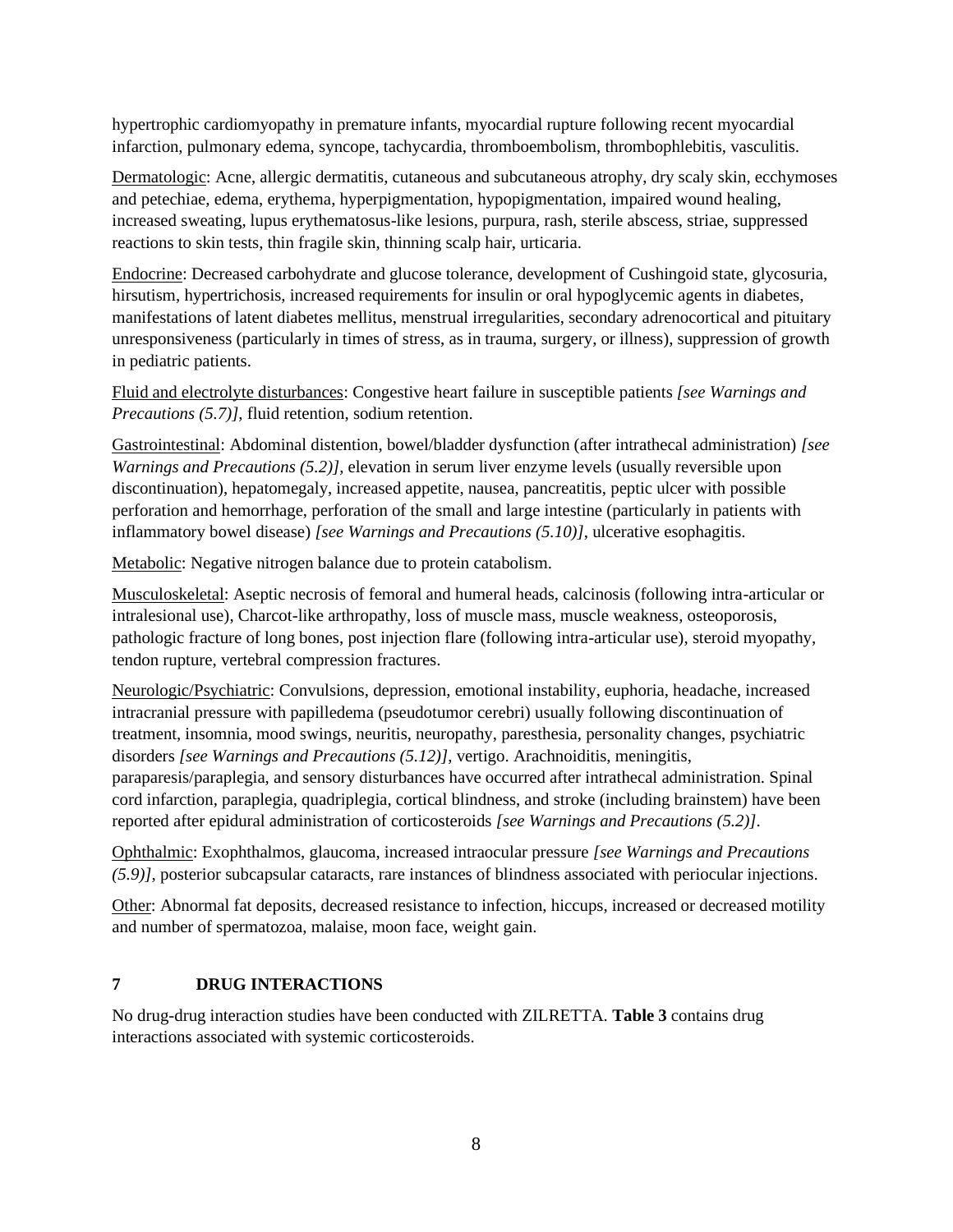| Aminoglutethimide                                                                      | Aminoglutethimide may lead to a loss of corticosteroid-induced adrenal<br>suppression.                                                                                                                                                                                                                                                                      |
|----------------------------------------------------------------------------------------|-------------------------------------------------------------------------------------------------------------------------------------------------------------------------------------------------------------------------------------------------------------------------------------------------------------------------------------------------------------|
| Amphotericin B injection<br>and potassium-depleting<br>agents                          | When corticosteroids are administered concomitantly with potassium-<br>depleting agents (i.e., amphotericin B, diuretics), observe patients closely<br>for development of hypokalemia. There have been cases reported in which<br>concomitant use of amphotericin B and hydrocortisone was followed by<br>cardiac enlargement and congestive heart failure. |
| Antibiotics                                                                            | Macrolide antibiotics have been reported to cause a significant decrease in<br>corticosteroid clearance.                                                                                                                                                                                                                                                    |
| Anticholinesterases                                                                    | Concomitant use of anticholinesterase agents and corticosteroids may<br>produce severe weakness in patients with myasthenia gravis. If possible,<br>withdraw anticholinesterase agents at least 24 hours before initiating<br>corticosteroid therapy.                                                                                                       |
| Anticoagulants, oral                                                                   | Coadministration of corticosteroids and warfarin usually results in<br>inhibition of response to warfarin, although there have been some<br>conflicting reports. Therefore, monitor coagulation indices frequently to<br>maintain the desired anticoagulant effect.                                                                                         |
| Antidiabetics                                                                          | Because corticosteroids may increase blood glucose concentrations, dosage<br>adjustments of antidiabetic agents may be required.                                                                                                                                                                                                                            |
| Antitubercular drugs                                                                   | Serum concentrations of isoniazid may be decreased.                                                                                                                                                                                                                                                                                                         |
| CYP 3A4 inducers<br>(e.g., barbiturates,<br>phenytoin, carbamazepine,<br>and rifampin) | Drugs which induce hepatic microsomal drug metabolizing enzyme activity<br>may enhance metabolism of corticosteroids and require that the dosage of<br>corticosteroid be increased.                                                                                                                                                                         |
| CYP 3A4 inhibitors<br>(e.g., ketoconazole)                                             | Ketoconazole, a strong CYP3A4 inhibitor, has been reported to decrease the<br>metabolism of certain corticosteroids by up to 60% leading to an increased<br>risk of corticosteroid side effects.                                                                                                                                                            |
| Cholestyramine                                                                         | Cholestyramine may increase the clearance of corticosteroids.                                                                                                                                                                                                                                                                                               |
| Cyclosporine                                                                           | Increased activity of both cyclosporine and corticosteroids may occur when<br>the two are used concurrently. Convulsions have been reported with this<br>concurrent use.                                                                                                                                                                                    |
| Digitalis glycosides                                                                   | Patients on digitalis glycosides may be at increased risk of arrhythmias due<br>to hypokalemia.                                                                                                                                                                                                                                                             |
| Estrogens, including<br>oral contraceptives                                            | Estrogens may decrease the hepatic metabolism of certain corticosteroids,<br>thereby increasing their effect.                                                                                                                                                                                                                                               |
| Nonsteroidal<br>anti-inflammatory<br>drugs (NSAIDs)                                    | Concomitant use of aspirin (or other nonsteroidal anti-inflammatory drugs)<br>and corticosteroids increases the risk of gastrointestinal side effects. Aspirin<br>should be used cautiously in conjunction with corticosteroids in<br>hypoprothrombinemia. The clearance of salicylates may be increased with<br>concurrent use of corticosteroids.         |
| Skin tests                                                                             | Corticosteroids may suppress reactions to allergy related skin tests.                                                                                                                                                                                                                                                                                       |

**Table 3: Drug Interactions Associated with Systemic Corticosteroids**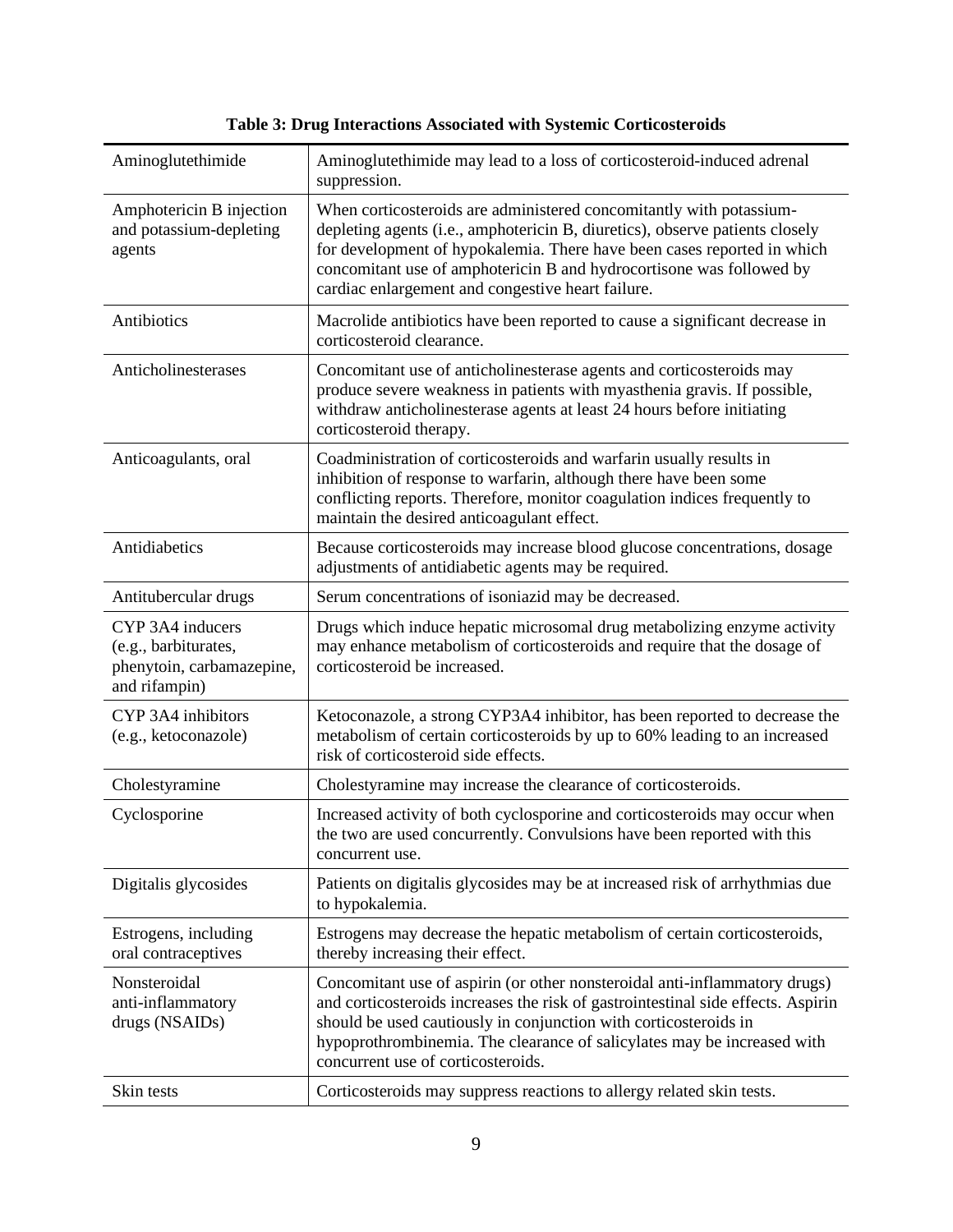| Vaccines | Patients on prolonged corticosteroid therapy may exhibit a diminished<br>response to toxoids and live or inactivated vaccines due to inhibition of<br>antibody response. Corticosteroids may also potentiate the replication of<br>some organisms contained in live attenuated vaccines. If possible, defer<br>routine administration of vaccines or toxoids until corticosteroid therapy is<br>discontinued. |
|----------|---------------------------------------------------------------------------------------------------------------------------------------------------------------------------------------------------------------------------------------------------------------------------------------------------------------------------------------------------------------------------------------------------------------|
|----------|---------------------------------------------------------------------------------------------------------------------------------------------------------------------------------------------------------------------------------------------------------------------------------------------------------------------------------------------------------------------------------------------------------------|

# <span id="page-9-1"></span><span id="page-9-0"></span>**8 USE IN SPECIFIC POPULATIONS**

# **8.1 Pregnancy**

# Risk Summary

There are no data regarding the use of ZILRETTA in pregnant women to inform a drug associated risk of adverse developmental outcomes. Published studies on the association between corticosteroids and fetal outcomes have reported inconsistent findings and have important methodological limitations*.* The majority of published literature with corticosteroid exposure during pregnancy includes the oral, topical and inhaled dosage formulations; therefore, the applicability of these findings to a single intra-articular injection of triamcinolone acetonide is limited. In animal reproductive studies from the published literature, pregnant mice, rats, rabbits, or primates administered triamcinolone acetonide during the period of organogenesis at doses that produced exposures less than the maximum recommended human dose (MRHD) caused resorptions, decreased fetal body weight, craniofacial and/or other abnormalities such as omphalocele *(see Data)*.

The estimated background risk of major birth defects and miscarriage for the indicated population is unknown. All pregnancies have a background risk of birth defect, loss, or other adverse outcomes. In the U.S. general population, the estimated risk of major birth defects and miscarriage in clinically recognized pregnancies is 2% to 4% and 15% to 20%, respectively.

# Data

# *Animal Data*

The exposure margins listed below are based on body surface area comparisons  $(mg/m<sup>2</sup>)$  to the highest daily triamcinolone acetonide exposure at the MRHD of 32 mg triamcinolone acetonide via ZILRETTA.

Pregnant mice dosed with triamcinolone acetonide via intramuscular or subcutaneous injection at doses equivalent to 0.8 times the MRHD or higher during organogenesis caused cleft palate and a higher rate of resorption. In pregnant rats dosed with triamcinolone acetonide via intramuscular or subcutaneous injection at doses equivalent to 0.3 times the MRHD or higher during organogenesis caused developmental abnormality (cleft palate, omphalocele, late resorption, and growth retardation) and fetal mortality. No notable maternal toxicity was observed in rodents.

Pregnant rabbits dosed with triamcinolone acetonide via intramuscular injection for 4 days during organogenesis at doses equivalent to 0.15 times the MRHD or higher caused resorption and cleft palate. No notable maternal toxicity was observed.

Pregnant primates dosed with triamcinolone acetonide via intramuscular injection for 4 days during organogenesis at doses equivalent to 3 times the MRHD or higher caused severe craniofacial CNS and skeletal/visceral malformation and higher prenatal death. No notable maternal toxicity was observed.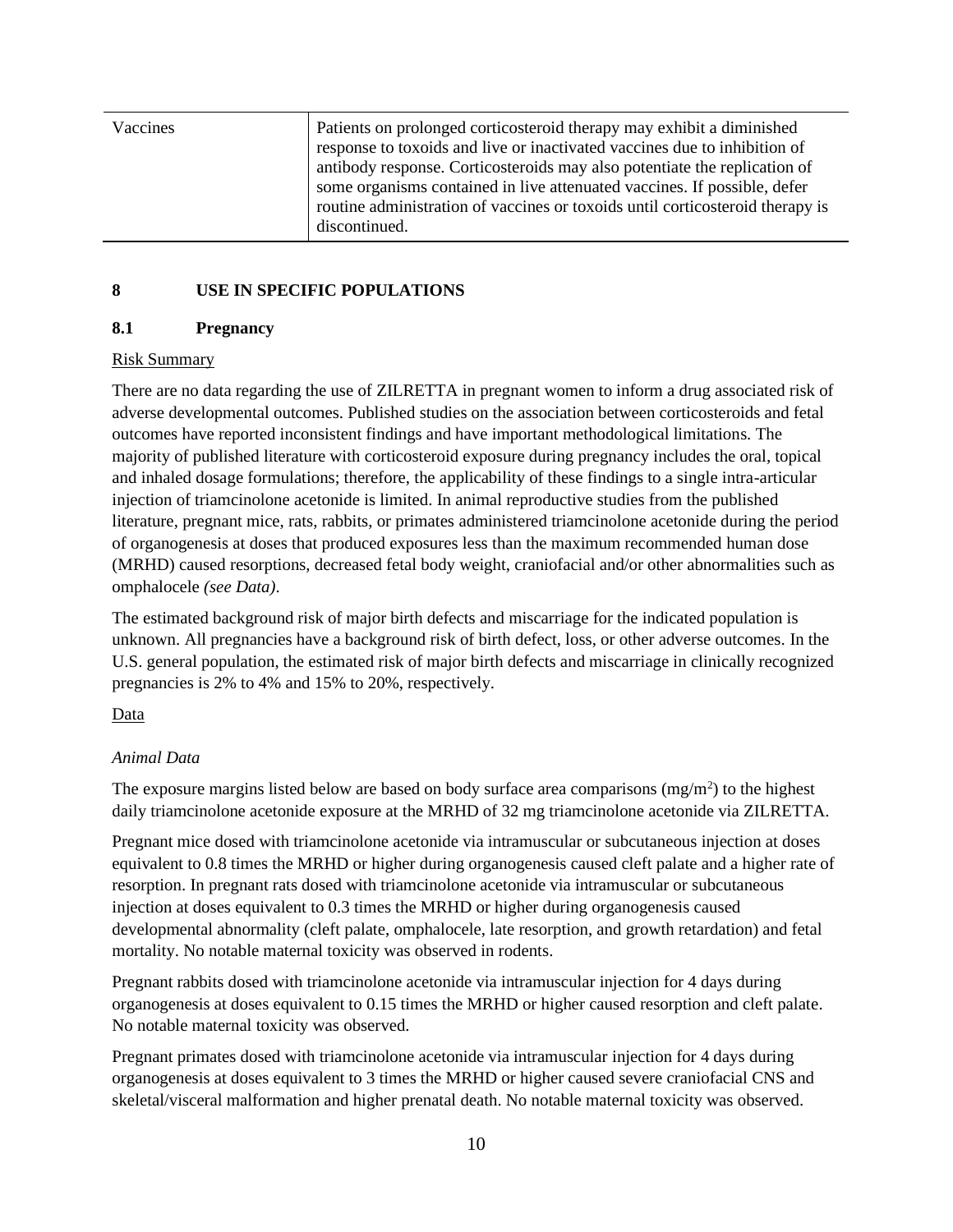No peri- and post-natal development studies of triamcinolone acetonide in animals have been conducted.

# <span id="page-10-0"></span>**8.2 Lactation**

# Risk Summary

There are no available data on the presence of triamcinolone acetonide in either human or animal milk, the effects on the breastfed infant, or the effects on milk production. However, corticosteroids have been detected in human milk and may suppress milk production. It is not known whether intra-articular administration of ZILRETTA could result in sufficient systemic absorption to produce detectable quantities in human milk. The developmental and health benefits of breastfeeding should be considered along with the mother's clinical need for ZILRETTA and any potential adverse effects on the breastfed infant from ZILRETTA or from the underlying maternal condition.

# <span id="page-10-1"></span>**8.3 Females and Males of Reproductive Potential**

Corticosteroids may result in menstrual pattern irregularities such as deviations in timing and duration of menses and an increased or decreased loss of blood.

# <span id="page-10-2"></span>**8.4 Pediatric Use**

The safety and effectiveness of ZILRETTA in pediatric patients have not been established.

The adverse effects of corticosteroids in pediatric patients are similar to those in adults. Carefully observe pediatric patients, including weight, height, linear growth, blood pressure, intraocular pressure, and clinical evaluation for the presence of infection, psychosocial disturbances, thromboembolism, peptic ulcers, cataracts, and osteoporosis. Weigh potential growth effects of treatment against clinical benefits obtained and the availability of treatment alternatives.

# <span id="page-10-3"></span>**8.5 Geriatric Use**

Of the total number of patients administered  $32 \text{ mg ZILRETTA}$  in clinical studies (N=424), 143 patients were 65 years of age or older. No overall differences in safety or effectiveness were observed between elderly and younger subjects, and other reported clinical experience with triamcinolone acetonide has not identified differences in responses between the elderly and younger patients, but greater sensitivity of some older individuals cannot be ruled out.

# <span id="page-10-4"></span>**11 DESCRIPTION**

ZILRETTA (triamcinolone acetonide extended-release injectable suspension) is a microsphere formulation of triamcinolone acetonide, a corticosteroid, to be administered by intra-articular injection.

ZILRETTA is formulated in 75:25 poly(lactic-co-glycolic acid) (PLGA) microspheres with a nominal drug load of 25% (w/w) and is provided as a sterile white to off-white powder. ZILRETTA is prepared with a supplied diluent containing an isotonic, sterile, aqueous solution of sodium chloride (NaCl; 0.9% w/w), sodium carboxymethylcellulose (CMC; 0.5% w/w) and polysorbate-80 (0.1% w/w) to form a 5 mL sterile suspension intended for intra-articular injection.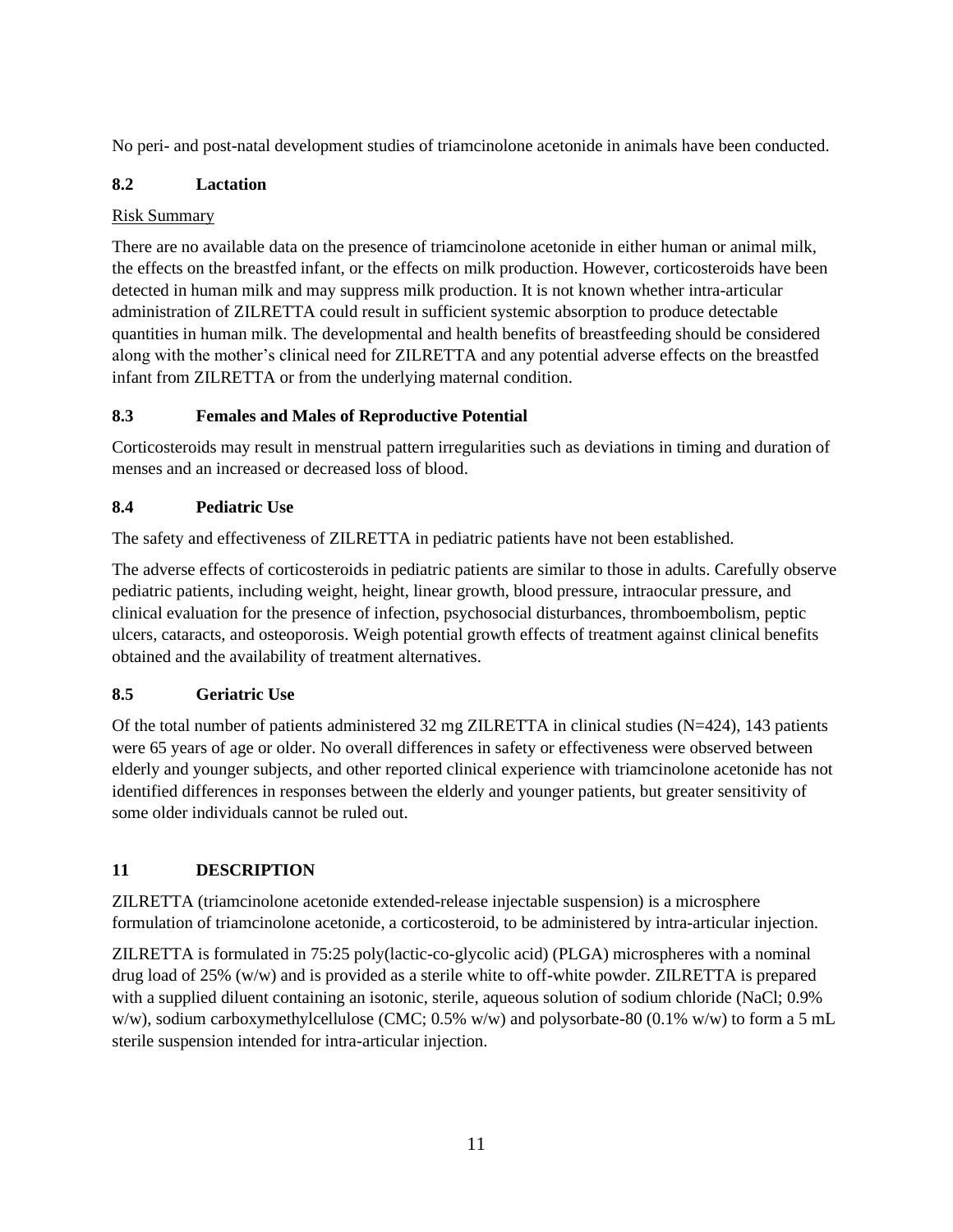# Active Ingredient

The chemical name for triamcinolone acetonide is 9-fluoro-11β,16α,17,21-tetrahydroxypregna-1,4-diene-3,20-dione cyclic 16,17-acetal with acetone. Its structural formula is:



MW 434.50 with a molecular formula of  $C_{24}H_{31}FO_6$ 

Triamcinolone acetonide occurs as a white to almost white, crystalline powder having not more than a slight odor and is practically insoluble in water and very soluble in alcohol. Each vial of ZILRETTA powder contains 40 mg of triamcinolone acetonide in 160 mg of microspheres, resulting in 32 mg of deliverable triamcinolone acetonide when prepared according to the Instructions for Use.

# <span id="page-11-0"></span>**12 CLINICAL PHARMACOLOGY**

# <span id="page-11-1"></span>**12.1 Mechanism of Action**

Triamcinolone acetonide is a corticosteroid with anti-inflammatory and immunomodulating properties. It binds to and activates the glucocorticoid receptor, leading to activation of anti-inflammatory transcription factors such as lipocortins and inhibition of inflammatory transduction pathways by blocking the release of arachidonic acid and preventing the synthesis of prostaglandins and leukotrienes.

# <span id="page-11-2"></span>**12.2 Pharmacodynamics**

Studies indicate that following a single intramuscular dose of 60 to 100 mg of immediate-release triamcinolone acetonide injectable suspension, adrenal suppression occurs within 24 to 48 hours and then gradually returns to normal, usually in 30 to 40 days. To assess potential effects of the systemic levels of triamcinolone acetonide associated with a single intra-articular (IA) administration of ZILRETTA on hypothalamic pituitary adrenal (HPA) axis function, serum and urine cortisol levels were monitored over 6 weeks post injection. Adrenal suppression with ZILRETTA occurred within 12-24 hours and then gradually returned to normal, within 30-42 days.

Corticosteroids may increase blood glucose concentrations.

In a study where 18 patients with osteoarthritis knee pain and controlled type 2 diabetes mellitus received a single IA injection of ZILRETTA into the knee, the change from baseline in average blood glucose over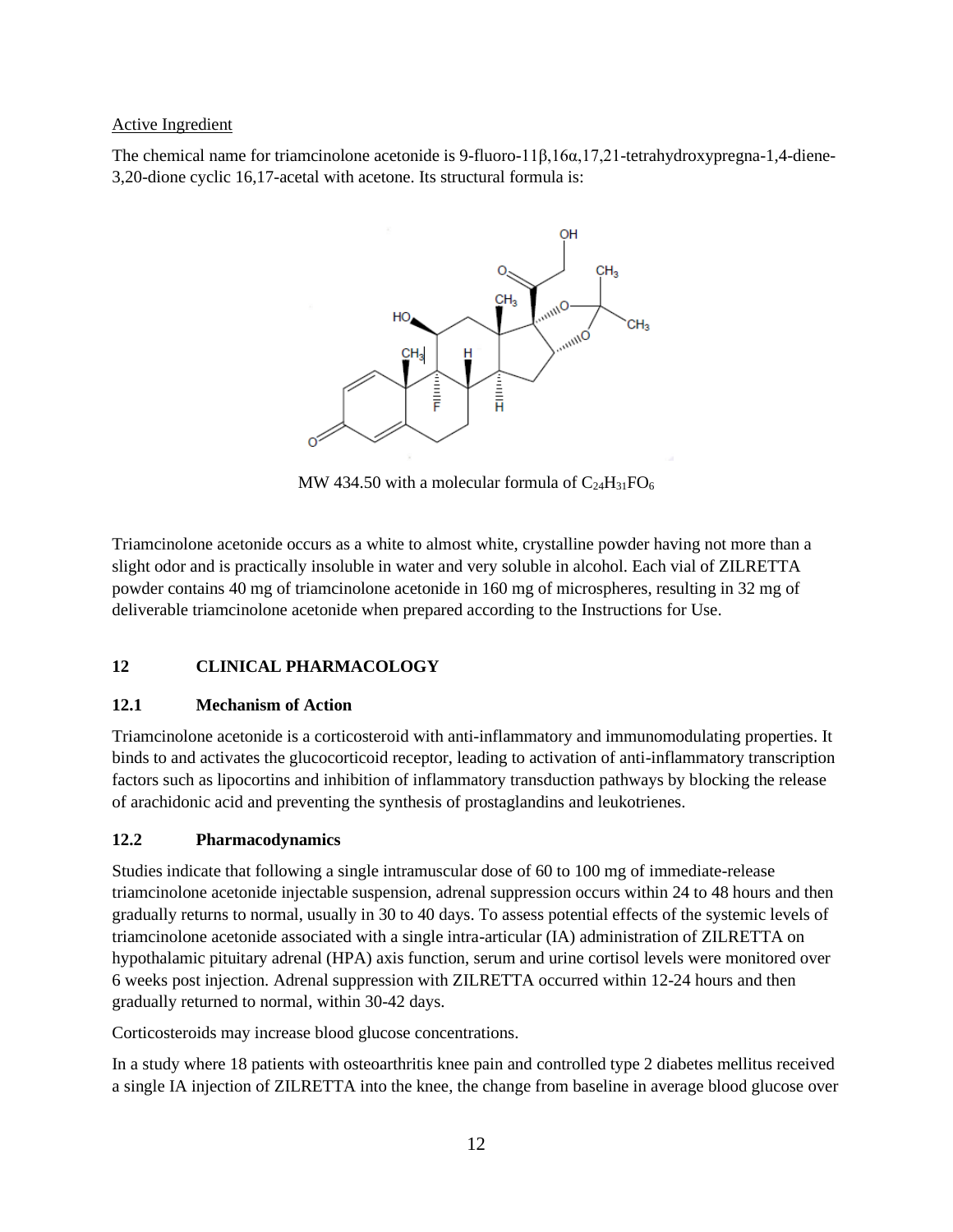the 72 hours after injection as measured by a continuous glucose monitoring device was 8.2 mg/dL (95% confidence interval 0.1, 29.2).

# <span id="page-12-0"></span>**12.3 Pharmacokinetics**

ZILRETTA is an extended-release dosage form consisting of microspheres of poly(lactic-co-glycolic acid) (PLGA) containing triamcinolone acetonide. Plasma pharmacokinetic parameters for triamcinolone acetonide following IA administration of ZILRETTA or 40 mg immediaterelease triamcinolone acetonide into the knee are provided in **Table 4.**

| <b>Triamcinolone Acetonide</b> | <b>ZILRETTA</b>    | <b>Triamcinolone Acetonide</b> |  |
|--------------------------------|--------------------|--------------------------------|--|
| PK Parameters <sup>1</sup>     | $(N=60)$           | $(N=18)$                       |  |
| $C_{\text{max}}$               | 1,143.7            | 21,062.2                       |  |
| (pg/mL)                        | (611.06)           | (18, 466.79)                   |  |
| $AUC_{0-24 \text{ hour}}$      | 21,219.2           | 297,545.3                      |  |
| $(pg\cdot h/mL)$               | (11,325.62)        | (222, 402.77)                  |  |
| $AUC_{0\text{-inf}}$           | 842,149.2          | 1,567,565.0                    |  |
| $(pg\cdot h/mL)$               | $(1,062,004.97)$ * | $(1,246,330.95)$ <sup>†</sup>  |  |
| $t_{\rm max}$                  | 7                  | 6                              |  |
| (h)                            | (1, 1,008)         | (2, 24)                        |  |
| $t_{1/2}$                      | 633.9              | 146.9                          |  |
| (h)                            | $(893.0)*$         | $(213.29)$ <sup>†</sup>        |  |

# **Table 4: Summary of Mean (SD) Plasma Pharmacokinetic Parameters for Triamcinolone Acetonide Following IA Administration of ZILRETTA or 40 mg Immediate-Release Triamcinolone Acetonide**

33 patients contributed to the analyses of these parameters

† 14 patients contributed to the analyses of these parameters

<span id="page-12-1"></span>1 Median (min, max) values for  $t_{\text{max}}$ 

# <span id="page-12-2"></span>**13 NONCLINICAL TOXICOLOGY**

# **13.1 Carcinogenesis, Mutagenesis, Impairment of Fertility**

## **Carcinogenesis**

Long-term animal studies to evaluate the carcinogenic potential of ZILRETTA have not been conducted.

# Mutagenesis

Adequate mutagenicity studies have not been conducted with ZILRETTA.

# Impairment of Fertility

Studies in animals to evaluate the impairment of fertility of ZILRETTA have not been conducted.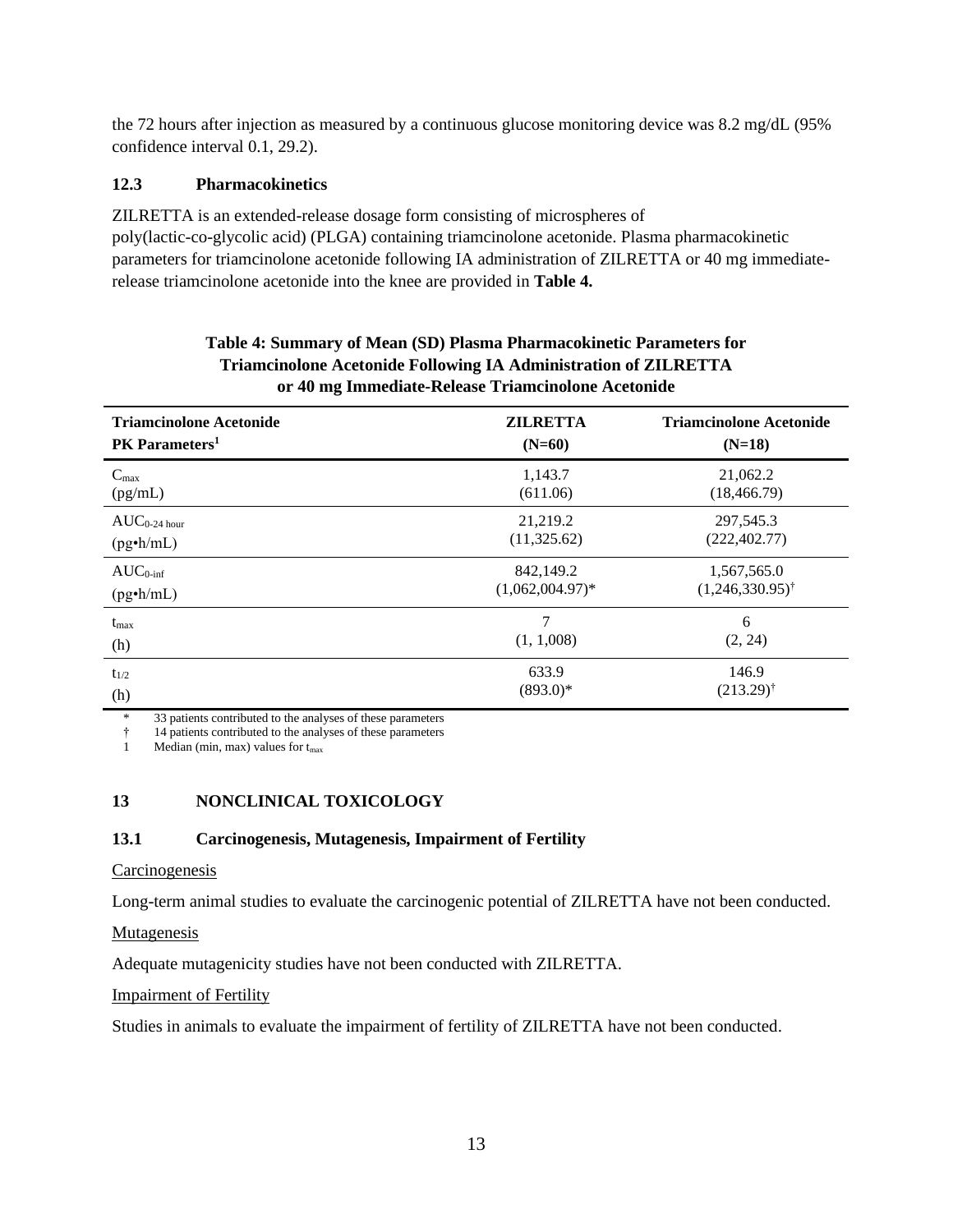# <span id="page-13-0"></span>**13.2 Animal Toxicology and/or Pharmacology**

Single and repeat administrations (one injection every three months for a total of three injections) of ZILRETTA in non-arthritic knee joints of healthy dogs have been studied at  $\sim$ 1.9 times the maximum recommended human dose (MRHD) of 32 mg (based on estimated drug concentrations within the knee joints). ZILRETTA microspheres were degraded by approximately 4-and 6-months post dosing in single and repeat dose studies, respectively.

Single administration resulted in a slightly increased incidence, severity (minimal to slight), and/or duration of microscopic changes (infiltration of macrophages, lymphocytes, plasma cells and fibrosis) and decreased Safranin O staining (decreased proteoglycan content in the cartilage of the knees) compared to administration of an equivalent dose of immediate-release triamcinolone acetonide. These responses were mostly reversed after 6 to 9 months post injection.

Repeat administration resulted in an increase in the incidence, severity (minimal to slight) and duration of microscopic changes (infiltration of macrophages, lymphocytes, plasma cells, neutrophils; fibrosis; neovascularization; granulation tissue; and debris) and decreased Safranin O staining (decreased proteoglycan content in the cartilage of the knees) compared to the equivalent dose of immediate-release triamcinolone acetonide. These local responses were still reversing at 6 months post the last injection. No effect on the animals according to observations related to gait/walking, pain/discomfort in the injected knee, local swelling, local redness or local tenderness were noted.

The clinical relevance of these findings in the arthritic knee is unknown.

# <span id="page-13-1"></span>**14 CLINICAL STUDIES**

The efficacy of ZILRETTA was demonstrated in a multi-center, international, randomized, double-blind, parallel-arm, placebo- and active-controlled study in patients with osteoarthritis pain of the knee. A total of 484 patients (ZILRETTA 32 mg, N=161; placebo [saline], N=162; active control [a crystalline suspension, immediate-release formulation of triamcinolone acetonide 40 mg],  $N=161$ ) were treated and followed for up to 24 weeks. Patients had a mean age of 62 (range 40 to 85 years); baseline demographics and disease characteristics were balanced across treatment arms. Twenty-five percent (25%) of patients had received at least one prior corticosteroid intra-articular injection more than 3 months prior to treatment. A total of 470 patients (97%) completed follow-up to Week 12, the time point for primary efficacy determination, and 443 (91.5%) completed to Week 24.

The primary efficacy endpoint comparing ZILRETTA to placebo was change from baseline at Week 12 in the weekly mean of the Average Daily Pain intensity scores (ADP) as assessed by a 0-10 Numeric Rating Scale (NRS). ZILRETTA demonstrated a statistically significant reduction in pain intensity at the primary endpoint vs placebo. ZILRETTA also demonstrated a reduction in pain intensity scores each week from Weeks 1 through 12 **(Figure 1).**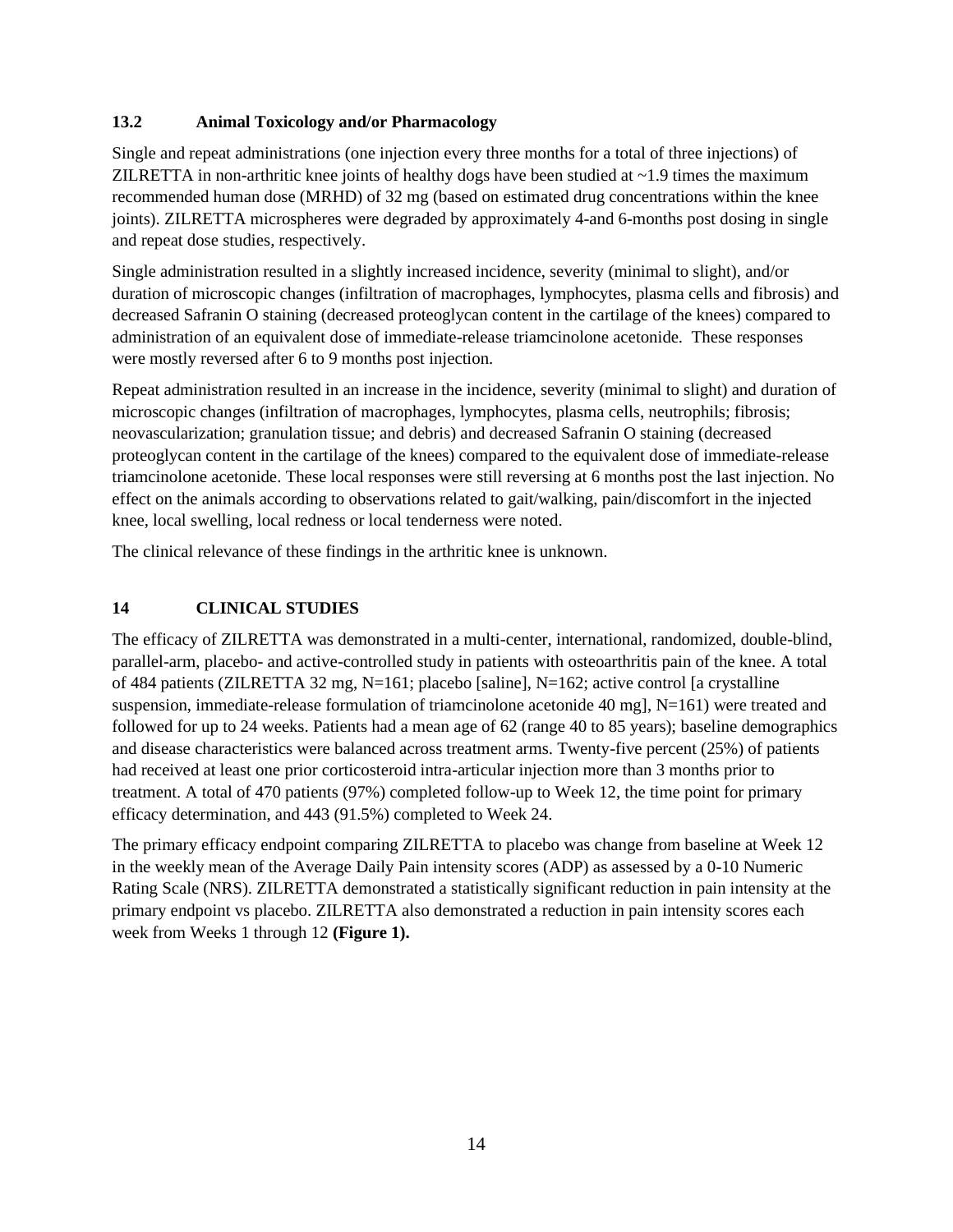



# <span id="page-14-0"></span>**16 HOW SUPPLIED/STORAGE AND HANDLING**

| <b>Description</b>                | NDC              | <b>Presentation/How Supplied</b>                                                                                                                                                                                                                                                      |
|-----------------------------------|------------------|---------------------------------------------------------------------------------------------------------------------------------------------------------------------------------------------------------------------------------------------------------------------------------------|
| <b>ZILRETTA</b>                   | NDC 65250-003-01 | ZILRETTA (triamcinolone acetonide extended-release<br>injectable suspension) single-dose kit.                                                                                                                                                                                         |
| <b>Kit Contents</b>               |                  |                                                                                                                                                                                                                                                                                       |
| ZILRETTA<br>microsphere<br>powder | NDC 65250-001-01 | 5 mL single-dose vial to deliver 32 mg of triamcinolone<br>acetonide supplied as a sterile, white to off-white powder<br>in a cerium glass (clear) vial with a rubber stopper and an<br>aluminum seal with a gray plastic cap.                                                        |
| <b>Diluent</b>                    | NDC 65250-002-01 | 5 mL single-dose vial supplied as a sterile, clear liquid<br>solution of 0.9% w/w sodium chloride (normal saline)<br>containing 0.5% w/w sodium carboxymethylcellulose, and<br>0.1% w/w polysorbate-80 in a glass vial with a rubber<br>stopper, aluminum seal and white plastic cap. |
| Sterile vial adapter              |                  |                                                                                                                                                                                                                                                                                       |

# **STORAGE**

To maintain expiry period, refrigerate the ZILRETTA single-dose kit (36°-46°F; 2°-8°C) before use.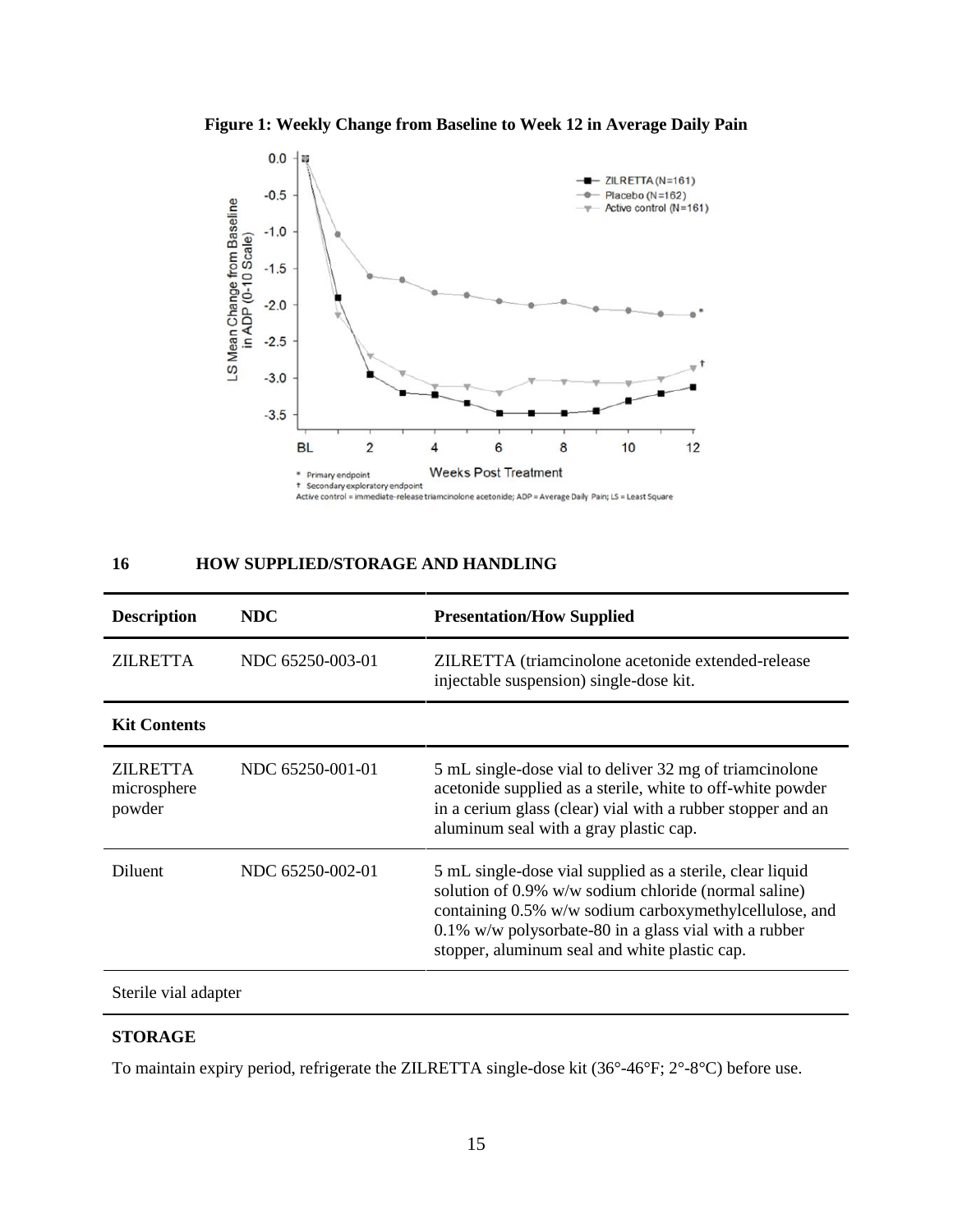If refrigeration is unavailable, store the ZILRETTA single-dose kit in the sealed, unopened kit at temperatures not exceeding 77°F (25°C) for up to six weeks and then discard. Do not expose the ZILRETTA single-dose kit to temperatures above 77°F (25°C).

<span id="page-15-0"></span>Do not freeze. Store vials in carton.

# **17 PATIENT COUNSELING INFORMATION**

# Increased Risk of Infections

Inform patients that they may be more likely to develop infections when taking corticosteroids. Instruct patients to contact their health care provider if they develop fever or other signs or symptoms of infection.

Advise patients who have not been vaccinated to avoid exposure to chicken pox or measles. Instruct patients to contact their health care provider immediately if they are exposed *[see Warnings and Precautions (5.5)]*.

# Risk of Drug Interactions

There are a number of medicines that can interact with corticosteroids such as triamcinolone acetonide. Advise patients to alert their health care provider(s) to assess the need to adjust their medication(s) *[see Drug Interactions (7)]*.

# Risk of Adverse Psychiatric Reactions

Inform patients that corticosteroid use may be associated with adverse psychiatric reactions. Advise patients and/or caregivers to immediately report any new or worsening behavioral or mood disturbances to their health care provider *[see Warnings and Precautions (5.12)]*.

Manufactured for Pacira Pharmaceuticals, Inc., a wholly owned subsidiary of Pacira BioSciences, Inc. San Diego, CA 92121 USA

Trademark of Pacira Therapeutics, Inc., a wholly owned subsidiary of Pacira BioSciences, Inc.

©2022 Pacira Pharmaceuticals, Inc. All rights reserved.



For more information, go to ZILRETTA.com or call 1-844-353-9466.

Part Number: 60-009-05 Version: 5, 03/2022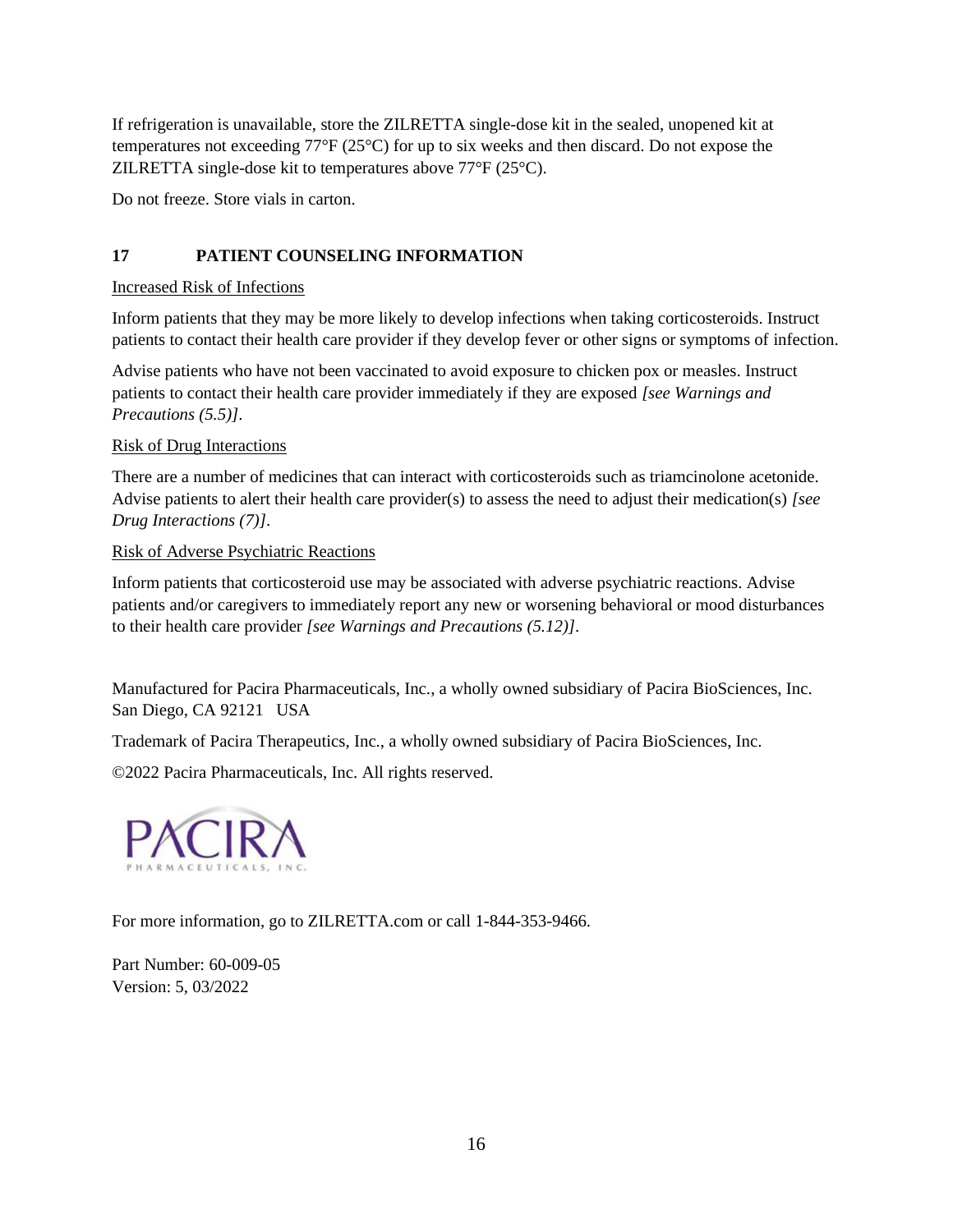# <span id="page-16-0"></span>**Instructions for Use**

# **ZILRETTA®**

**(triamcinolone acetonide extended-release injectable suspension)** 

**For intra-articular injection only** 

**Single-dose device** 

### **Do not reuse.**

## IMPORTANT INFORMATION

- **ZILRETTA must be prepared using only the diluent supplied in the kit.**
- To ensure proper dosing, it is important that you follow the preparation and administration steps outlined in these instructions.
- Promptly inject ZILRETTA after preparation to avoid settling of the suspension.
- ZILRETTA is supplied as a single-dose kit and administered as a suspension containing microspheres.
- The ZILRETTA powder vial contains an overfill to allow the appropriate dose to be withdrawn. ZILRETTA is a suspension product and it is normal for some residue to be left behind on the vial walls after withdrawing the contents.
- Parenteral drug products should be inspected visually for particulate matter and discoloration prior to administration.
- Use proper aseptic technique throughout the dose preparation and administration procedure.
- Inspect all kit components to confirm they have not expired and the seals are intact.
- For additional information, visit www.zilretta.com or call Pacira Pharmaceuticals, Inc. at 1-844-353-9466.

# **MATERIALS REQUIRED (Fig.1)**

### **Supplied**

- One 32 mg vial of ZILRETTA microsphere powder
- One 5 mL vial of sterile diluent
- One sterile vial adapter

### **Not Supplied**

- Three sterile needles, 21-gauge, 1½" length
- One sterile Luer Lock compatible syringe, 5 mL
- Sterile alcohol pads
- Paper towels or pad to cushion vial tapping (not shown in Fig. 1)
- Medical-grade gloves (not shown in Fig. 1)





# 1. Vial Preparation

### **Loosen Powder.**

Place two paper towels or a pad on a properlycleaned hard surface.

Grip the top of the ZILRETTA powder vial and tap firmly and repeatedly on the padded surface. Tap the vial until excess powder is dislodged from the vial and stopper (Fig. 2). Before continuing, ensure that powder moves freely within the vial.





### **Inspect ZILRETTA Powder Vial.**

As shown in Figure 3, the vial on the left, with the X, requires additional tapping because the powder is not properly dislodged. The vial on the right shows the powder properly dislodged and ready for the



**Figure 3**

# **Remove Caps.**

Remove the flip-off caps from the ZILRETTA powder and diluent vials (Fig. 4).



**Figure 4**

### **Clean Vials.**

Clean the ZILRETTA powder and diluent vial tops with an alcohol pad.

Use a separate alcohol pad for each vial.

### **Peel Off Vial Adapter Cover.**

Peel off the paper cover from the vial adapter package (Fig. 5).

Leave the adapter in the plastic holder.



### **Attach Vial Adapter to ZILRETTA Powder Vial.**  Grip the plastic holder that contains the vial adapter.

As shown in Figure 6, place the ZILRETTA powder vial on a flat surface. In a vertical orientation, gently push the adapter down onto the ZILRETTA powder

vial until the spike on the adapter penetrates the rubber stopper on the ZILRETTA powder vial. The adapter will snap into place.



**Figure 6**

# 2. Diluent Preparation

### **Attach Needle.**

Attach a needle to the syringe and remove the needle guard.

### **Withdraw Diluent.**

With a syringe and needle, withdraw 5 mL of diluent.

Replace the needle guard.

### **3. Dose Preparation**

### **Remove Holder.**

Remove the plastic holder from the vial adapter (Fig. 7).



**Figure 7**

### **Remove Needle.**

Remove the needle from the syringe containing diluent.

## **Attach Diluent Syringe.**

Attach the syringe onto the vial adapter by pushing down and turning clockwise until you feel resistance (Fig. 8).





next step.

# **INCORRECT CORRECT**